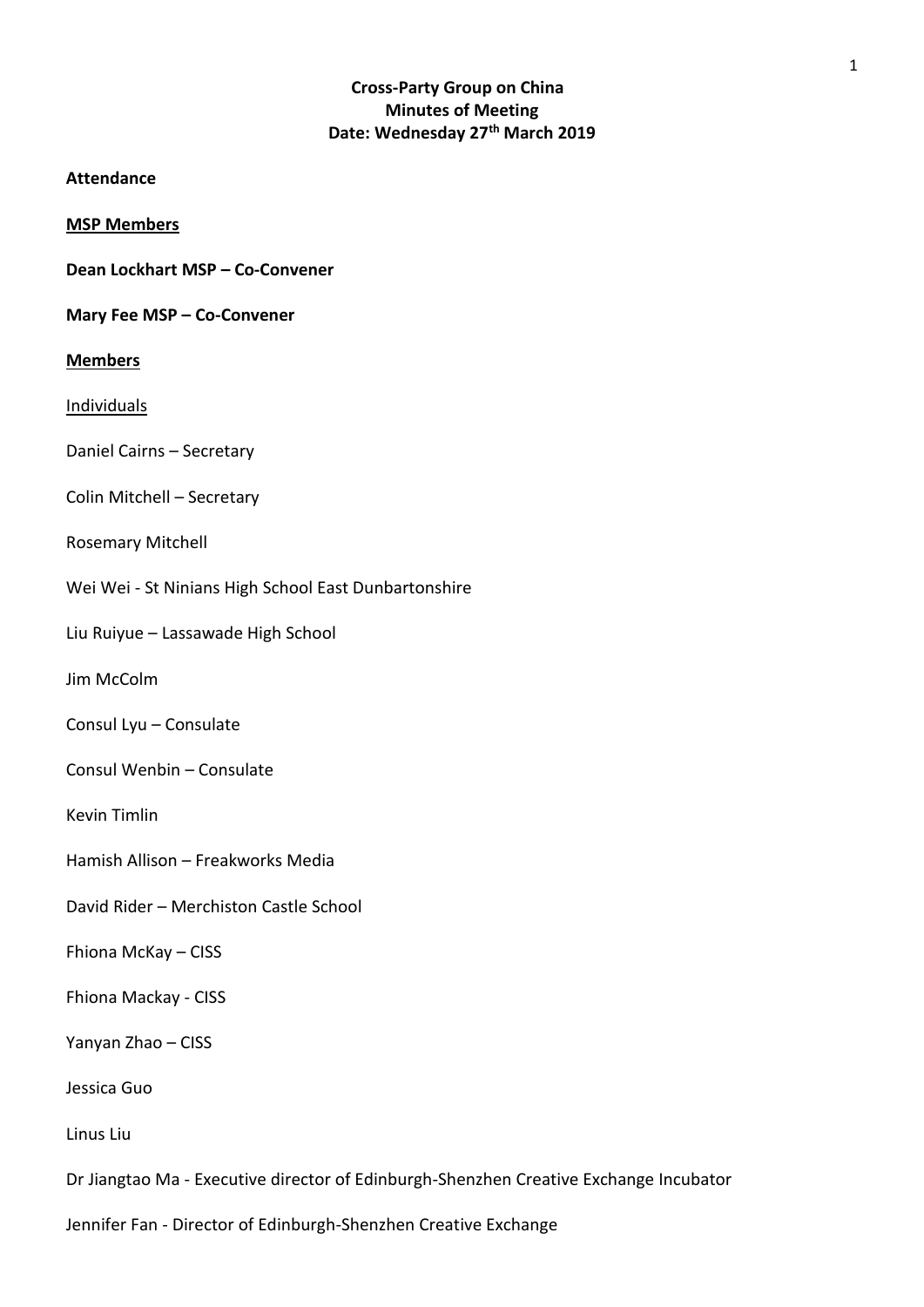### **Organisations**

- David Birrell Asia Scotland Institute
- Stuart Hamilton Scottish Chamber of Commerce
- Jennifer Fan International Co-operation of SCIG
- Scott Johnstone Scottish Life Science Institute
- Scott Dalgleish Scottish Business Network
- Kiren Zubairi Voluntary Health Scotland
- Prof Ping Zhang Herriot Watt University
- Ruth Moir Herriot Watt University
- Simon Macauley SCEN
- Sheila Forbes China Scotland SIPRA
- Tariq Durrani China Scotland SIPRA
- Catriona Llanwarne Burness Paul
- Janice Dickson Scotland China Association
- Edward Sloan Rooney Nimmo
- Winnie Zhao Rooney Nimmo
- Neil Francis SDI
- Nathan Woolley University of Glasgow Confucius Institute
- Alan Simpson Anderson Strathearn

### **Apologies**

- Robert Dalzell North Lanarkshire Council
- James Trolland
- Ruth Taylor Stewart Investors
- Jane Grant Edinburgh College
- Sandie Robb Royal Zoological Society Scotland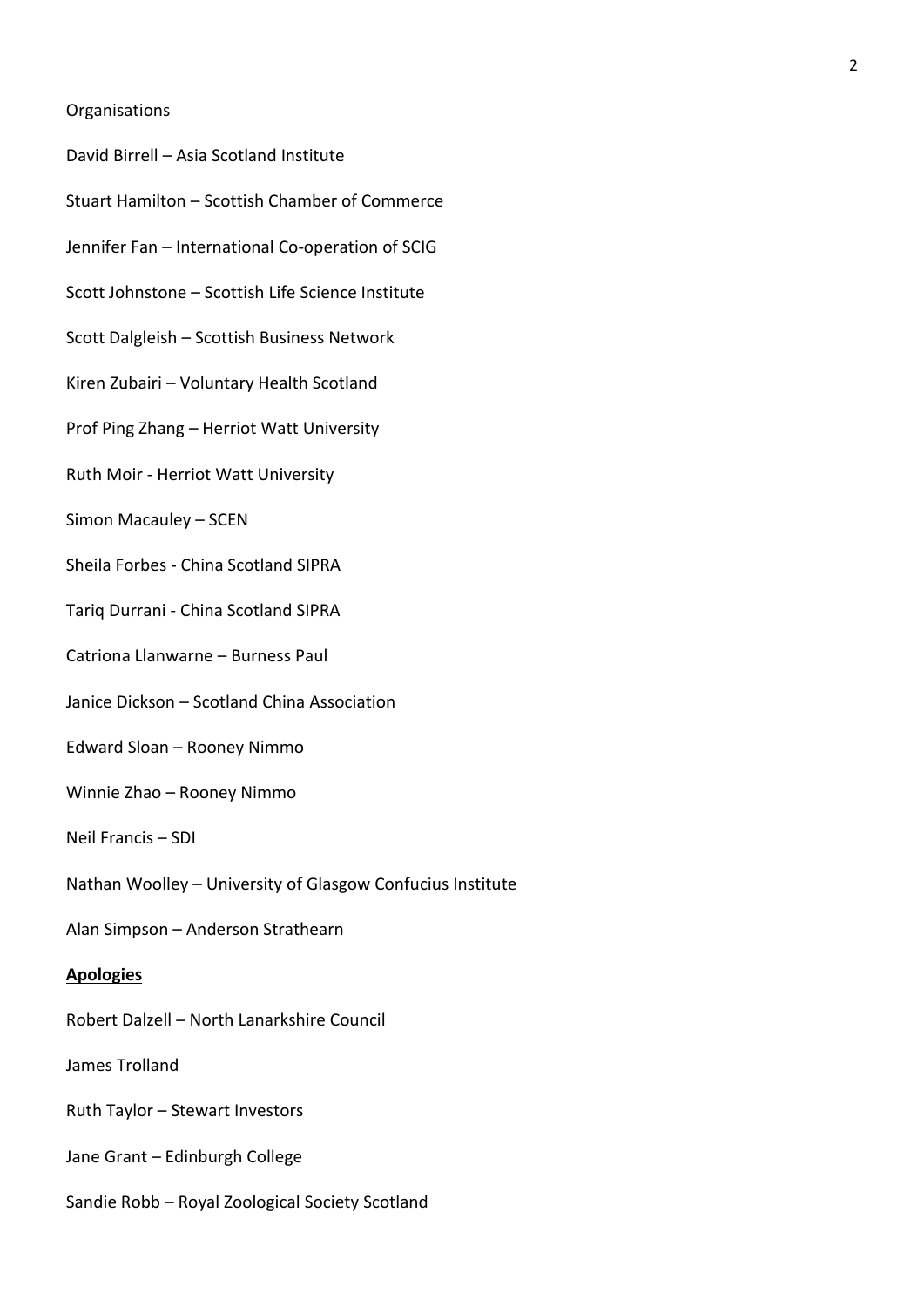Colin Smyth MSP

Nigel Archdale

Ian Baxter – Heriot Watt Confucius Institute

Alan Salonika – Royal Society Edinburgh

Ross Haston

Patricia Johnston - Scottish Churches' China Group (SCCG)

Cllr Clare Maitland, East Ayrshire Council

Cathy Gu - Scottish Chinese Professionals

Peter Kwok - Scottish Chinese Professionals

## **1 Welcome and Apologies**

Dean Lockhart MSP opened the meeting and spoke about his recent participation of a trade mission to China with the Scottish Chamber of Commerce. He is keen to explore further opportunities for trade and investment and discuss any approaches to collaboration. Dean then introduced the invited speakers:

- David Birrell, Asia Scotland Institute
- Scott Johnstone, Scottish Life Sciences Association
- Stuart Hamilton, Scottish Chambers of Commerce
- Professor Natascha Gentz, FRSE, University of Edinburgh, Assistant Principal (China), Chair of Chinese Studies, Director of the Confucius Institute for Scotland

# **2 Minutes of last meeting and matters arising**

Minutes from the previous meeting were agreed to.

# **3 Roundtable Discussion on Trade and Investment**

Dean Lockhart began by introducing the speakers and giving them time to give their thoughts on trade and investment between Scotland and China.

David Birrell – Asia Scotland Institute

David began his contribution by outlining some of the functions of the Asia Scotland Institute (ASI). It is completely apolitical. As an organisation it never forms an opinion or writes a policy paper. This allows the ASI to work with everyone. The organisation focuses on bringing great people who have a great interest and understanding in Scotland and Asia. They share experiences and pass this onto the next generation.

David then went onto to give his thoughts on the current environment which exists between Scotland and China and its opportunities. He spoke of their being a macro level and a micro level.

At a macro level, the messages ASI are hear from their members is the scale of the opportunity. There is a wide a varied market to be tapped into in China. China is the  $6<sup>th</sup>$  largest export market for the UK and the 4<sup>th</sup> largest importer to the UK.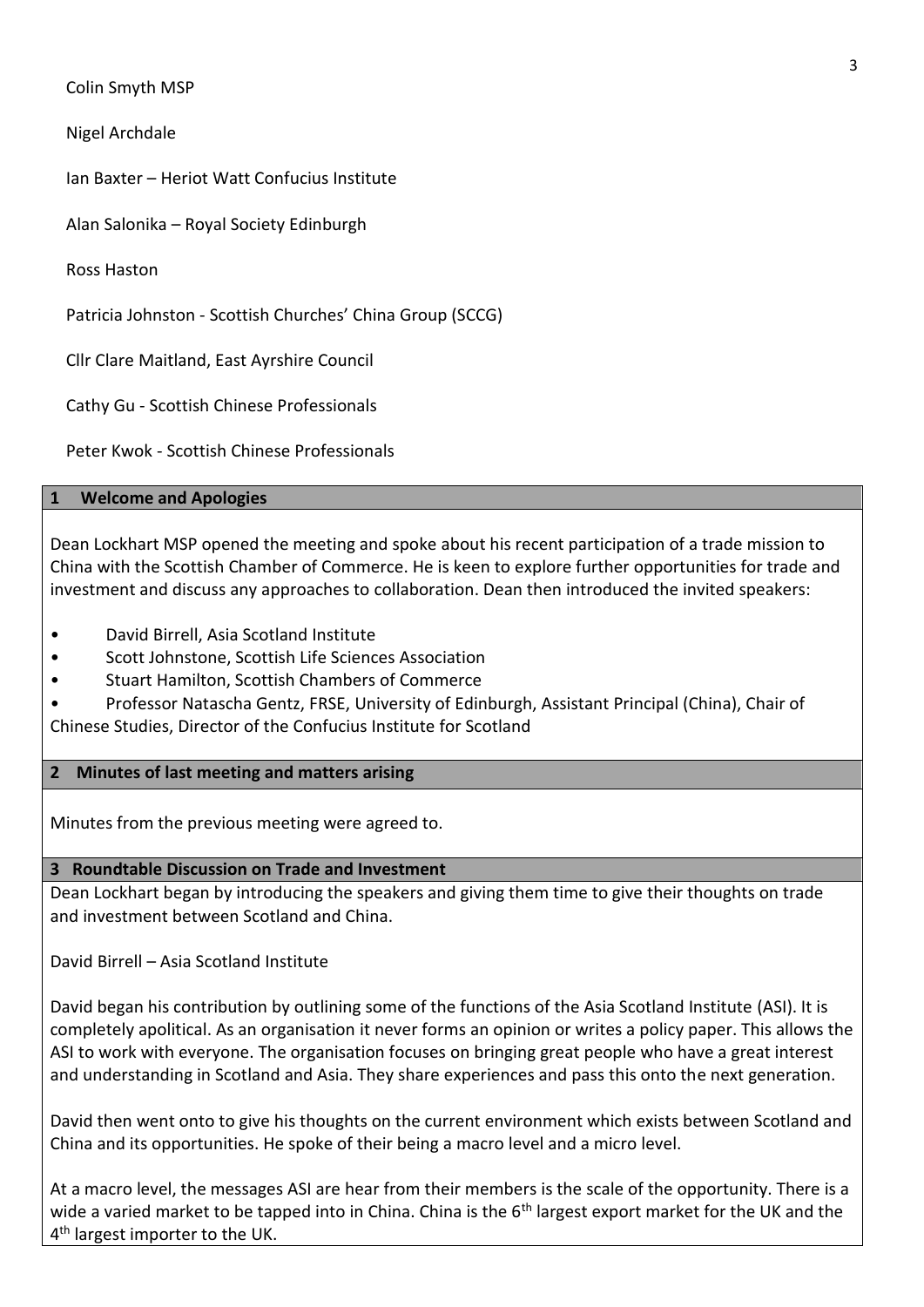Within that scale of opportunity, there are challenges, such as routes into market and dealing with different localities.

David continued by saying that in a General sense accounting and legal professions are creating scope for providing support. In his personal opinion at the micro level there is a disconnect. Many organisations and individuals speak of the "fear of the unknown." It is good that there are many institutions such as ASI, the Scottish Chamber of Commerce and the Confucius Institute for Business who are filling that gap of knowledge and quelling that fear. There organisations have a huge amount of knowledge about conducting business in China.

David said that one of the big untapped opportunities is a link between the University sector and business sector in this relationship. The UK is a popular destination for Chinese international students. These students could be utilised by business to help grow this market.

In summing up David said at a macro level there is huge opportunity and plenty of help being offered. At a micro level it is a bit disjointed. On one side the trade and investment opportunities are easy on the other politics, culture and values it is a bit trickier.

Scott Johnstone – Scottish Life Sciences Association

Scott started his contribution by giving some background to the Scottish Life Sciences Association (SLSA). It was formed in 2011 by a small group of industrialist who felt they needed something to engage with Government and help grow their businesses. There were originally 15 members and now there are 130 members.

Scott continued by saying that China is a big opportunity that has recently opened up to the SLSA. One of this issues that has stopped them in the past has been issues with intellectual property. He has seen over his career the same type of relationship unfold with India denying intellectual property before opening up to the UK and USA. China is now going down this path as well and now respect international intellectual property. The SLSA now have patents in China and this is a game changer.

Scott then discussed the healthcare system, saying that the China health system is closer to the NHS than the US system. This makes it easier to do make relationships and do business together. They can find shared paths to help improve healthcare globally. The SLSA want to move products and collaborate with similar Chinese companies.

Scott concluded by saying that One member, Rooney Nimmo has just set up a Chinese law office and is the only Scottish based firm with an office in China.

Stuart Hamilton – Scottish Chambers of Commerce

Stuart began his contribution by outlining some information on the Scottish Chambers of Commerce (SCC). The SCC is the umbrella organisation for the chamber network in Scotland. This network is made up of 26 individual chambers and over 12 thousands members. The SCC has a long relationship with outward investment. It helps to fund outward and inward international trade missions. Stuart informed the group that he was meeting with the Scottish Government to discuss a new £2 million grant to fund inward and outward trade missions. To the SCC this is huge.

Stuart said that 80% of this grant must be spent on countries identified as being a priority for international trade by the Scottish Government. China is on that list. Indeed the SCC conducted a survey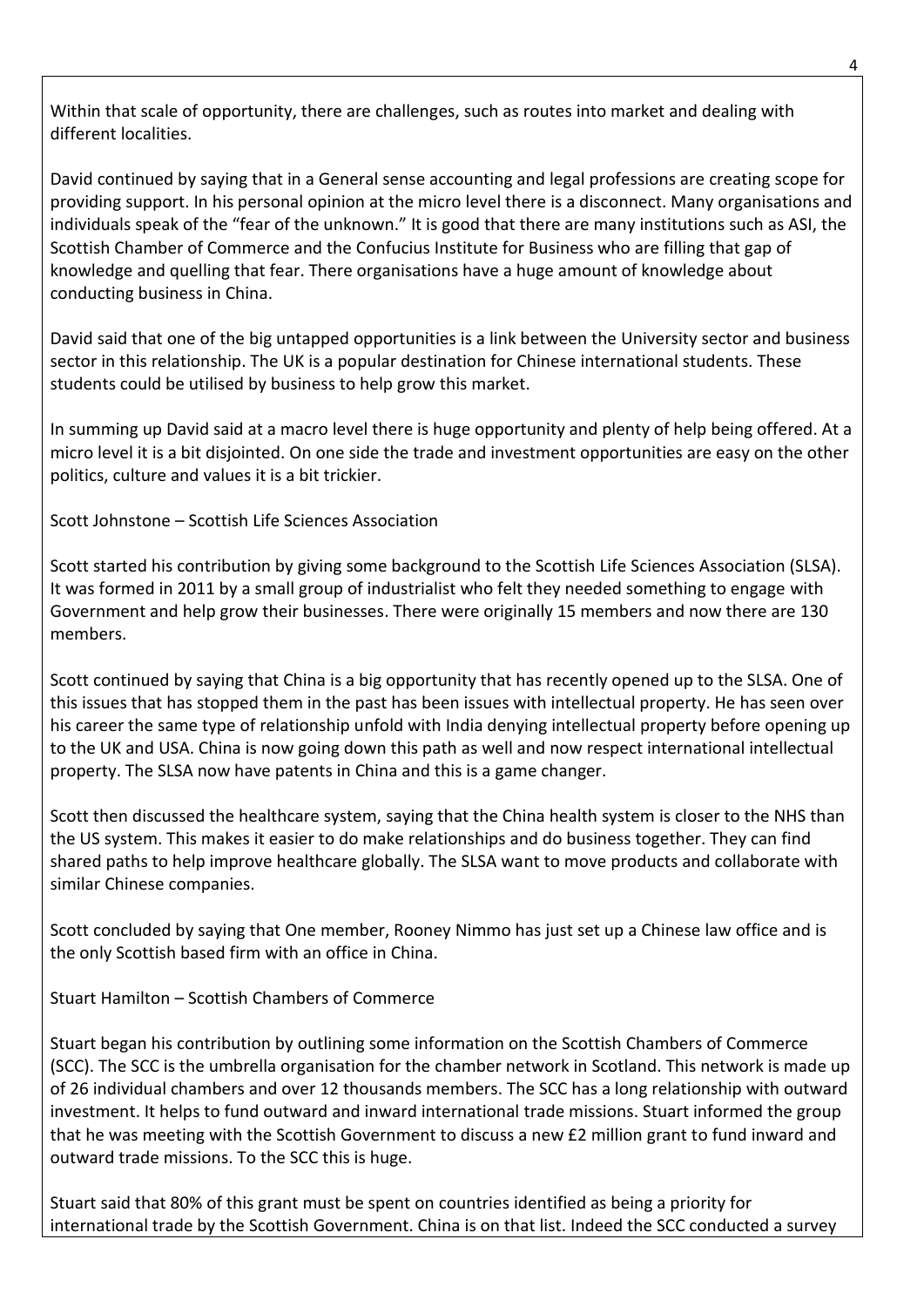of its members asking where they would want the grant to be focused on. It was overwhelmingly in favour of China.

Stuart continued by saying that we need to be careful. China is a big opportunity and a vast area. We need joined up thinking so that we don't have delegations going to the same place. We need to set definite outcomes and build sustainable relationships.

Stuart concluded by saying that the SCC visited Yantai in November 2018 and hopes to go back in November 2019. The SCC is happy to work with anybody who can help in China. These missions will be open to all businesses in Scotland.

The CPG then opened for questions being lead by Dean Lockhart MSP.

Dean asked: There has been lots of activity and lots of different approached. How can co-ordinate this better and how can it be more strategic?

This questions was posed to Neil Hunter from the Scottish Development International (SDI). Neil said that we need to convene meetings and share our plans as widely as possible. There needs to be a cohesive approach to trade and investment. Other aspects are just as important. Engagement goes hand in glove with cultural, civil and political aspects. A big step has already taken place with the Scottish Government Scottish China Engagement Strategy. We need to follow that on by have a more co-ordinated effort.

Neil continued by saying China is a priority market and there are several other priority markets that are in competition. Another step which the SDI has already taken is have a permanent presence in China. The SDI has three offices in China, who are there to support those who want to access the Chinese market.

These are big steps which need to be publicised and utilised more.

Dean Lockhart then asked Edward Sloan from Rooney Nimmo about their experience in setting up an office in China.

Edward spoke of the fantastic appetite between countries for business opportunities. Rooney Nimmo set up an office to help business grow and develop in China. They found that businesses were hesitant to engage due to legal issues, including issues around Intellectual Property.

Other issues focus on the fear of translating contracts and the culture around negotiations. Rooney Nimmo saw an opportunity to help these businesses by opening up an office in China. They asked contacts in the UK to put them in touch with similar sized firms who focus on similar issues in China. Edward said it was great to meet Rooney Nimmo's equivalents in China. They are immersed in the markets and understand commercial practices more than we ever will. They also put Rooney Nimmo in touch with the Chinese equivalent of the SDI and the SCC.

In summing Edward argued that more education we can receive in Scotland about the Chinese market the better. They are educating themselves and we need to do the same.

Dean Lockhart MSP then asked What best way to track delegations coming to Scotland? Is there a way to try to identify this?

Neil from the SDI stated that information sharing is key but it is a difficult question to answer. If the SDI could have a dedicated person they would.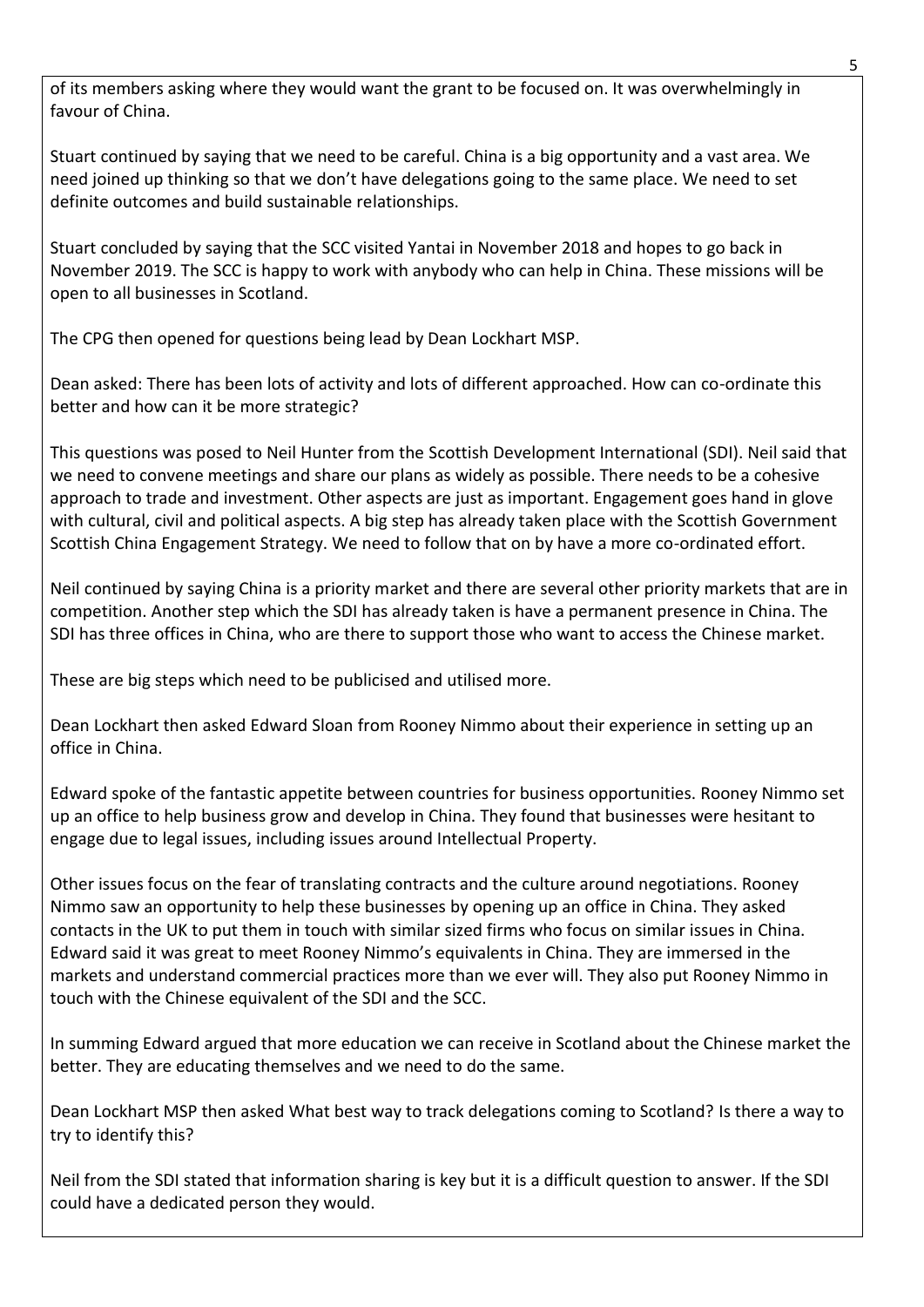Stuart from the SCC stated that the Edinburgh chamber received 300 requests for inward trade missions per year. Multiply that across the network and that is a lot of inward delegations to keep track of.

Dean Lockhart then asked about the importance of technology, such as WeChat?

Dr Jiangtao Ma from the Edinburgh-Shenzhen Creative Exchange Incubator stated that Wechat was integral to doing business in China. It is not just a social media app but much more. You can even pay using We Chat.

Janice Dickson said one issues around WeChat payments is that you need to have a Chinese Bank Account. Something many Scottish Businesses and Organisations do not have.

Neil from SDI suggested there needed to be online or in person workshops set up to help people use WeChat.

# **4 Professor Natascha Gentz Director of the Confucius Institute for Scotland**

Professor Natascha Gentz is the director of the Confucius Institute for Scotland. She said that Edinburgh University began engagement with China in 2006. The university now has a dedicated Dean of China Studies in the International department and a principal for the region. This shows the Universities focus on China.

Natascha continued by saying the pillars of the relationship rests on business, education, culture and science. There over 120 academics from a wide and varied research fields who interact with counterparts in China. They also have an issue of tracking engagements.

The Confucius Institute helps with research and collaborations. They do briefings for public engagement and briefings for staff when they visit China.

The Confucius community has grown year by year. The partnerships are across the country but mainly focuses on the East Coast.

Natascha discuss Chinese students saying that a growing middle class in China and the growing international nature of Chinese Universities is helping to grow the number of Chinese Students in Scotland. She then went onto discuss the difficulty in getting Chinese Students to engage with businesses and language sharing once they are studying in the UK. They don't want to sit in on a Chinese class.

Nathan woolley from the University of Glasgow Confucius institute also contributed saying that much of what Natascha has said is mirrored at Glasgow but mapped slightly differently. He did discuss the use of alumni networks with former Chinese students. This is an untapped network, which universities must cultivate. Nathan also spoke of the challenge of an increase in Chinese students coming to university. With a bigger community comes different levels of engagement. This is something all Universities will need to look at.

## **5 AOCB**